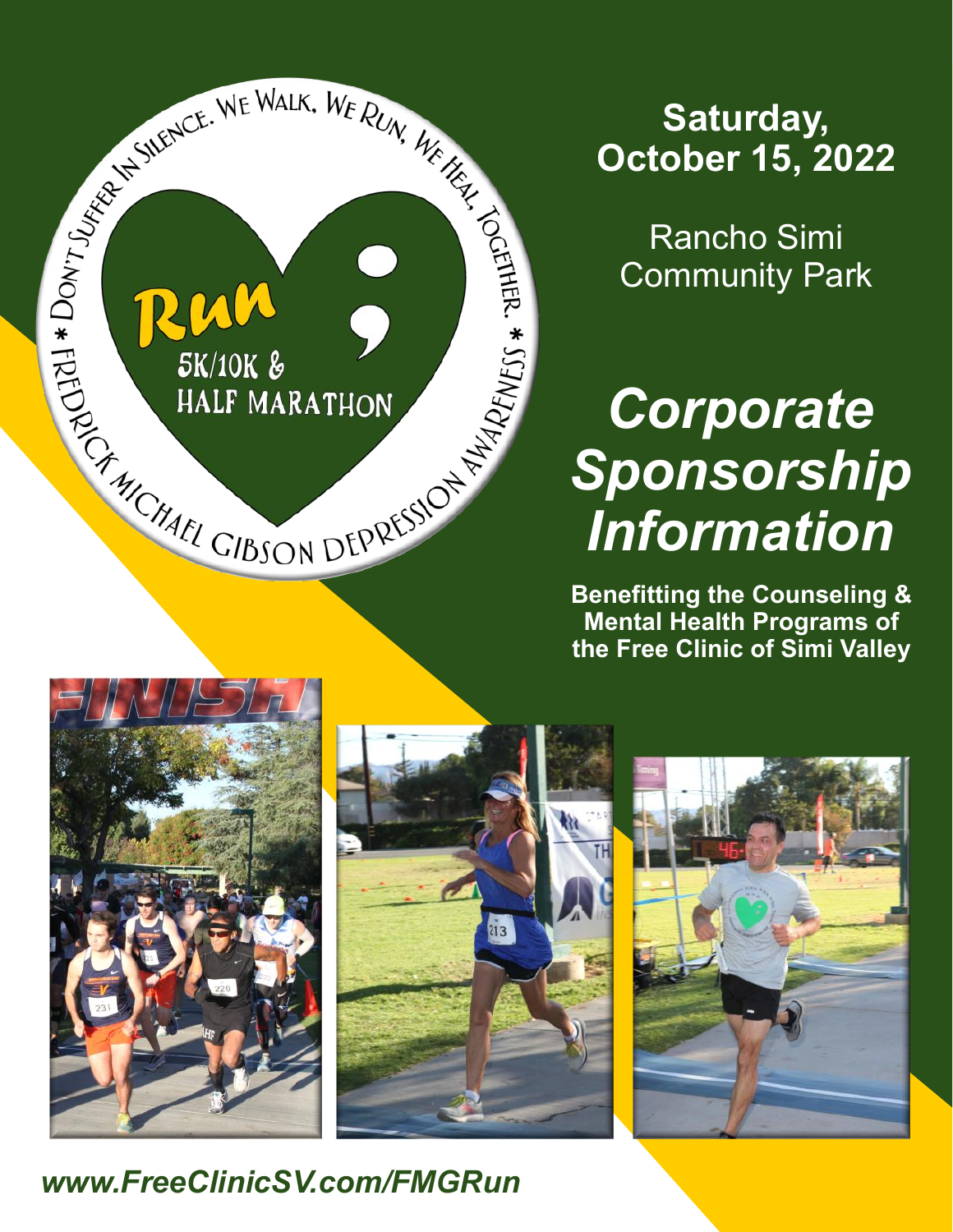## **What is the Fredrick Michael Gibson 5K/10K & Half Marathon Walk**/**Run for Depression Awareness?**

The Free Clinic of Simi Valley is hosting its 4th Annual Fredrick Michael Gibson Walk/ Run for Depression Awareness. In 2022, the Walk/Run expands from a 5K/10K to a Half Marathon. The event will be on Saturday, October 15 at Rancho Simi Community Park. This community event seeks to promote positive activities for youth and adults, disseminating resource information to the public, including resources on positive choices, prevention, early intervention, treatment, healthy living and more.



**Fredrick Michael Gibson** 2/4/87 – 11/6/14

**5K / 10K & Half Marathon Walk/Run ● 1K Kids Walk/Run ● Free Flu Shots Blood Drive ● Pancake Breakfast ● Raffles & Silent Auction ● Family Friendly**



## **How does the Free Clinic of Simi Valley make a difference?**

The Free Clinic of Simi Valley is saving lives, improving the health of the community, and reducing health care costs for residents of Simi Valley. The Clinic does this through preventing visits to hospital emergency departments, which are costly and provide no continuity of care.







#### **Free Clinic Services:**

- Medical
- Primary Medical
- Pharmacy
- Ophthalmology
- **Legal**
- **Counseling**
- Dental

**Sign-up to be a sponsor today by contacting** 

Karen Finmark at (805) 527-9632 x4 or email: FMGRun@freeclinicsv.com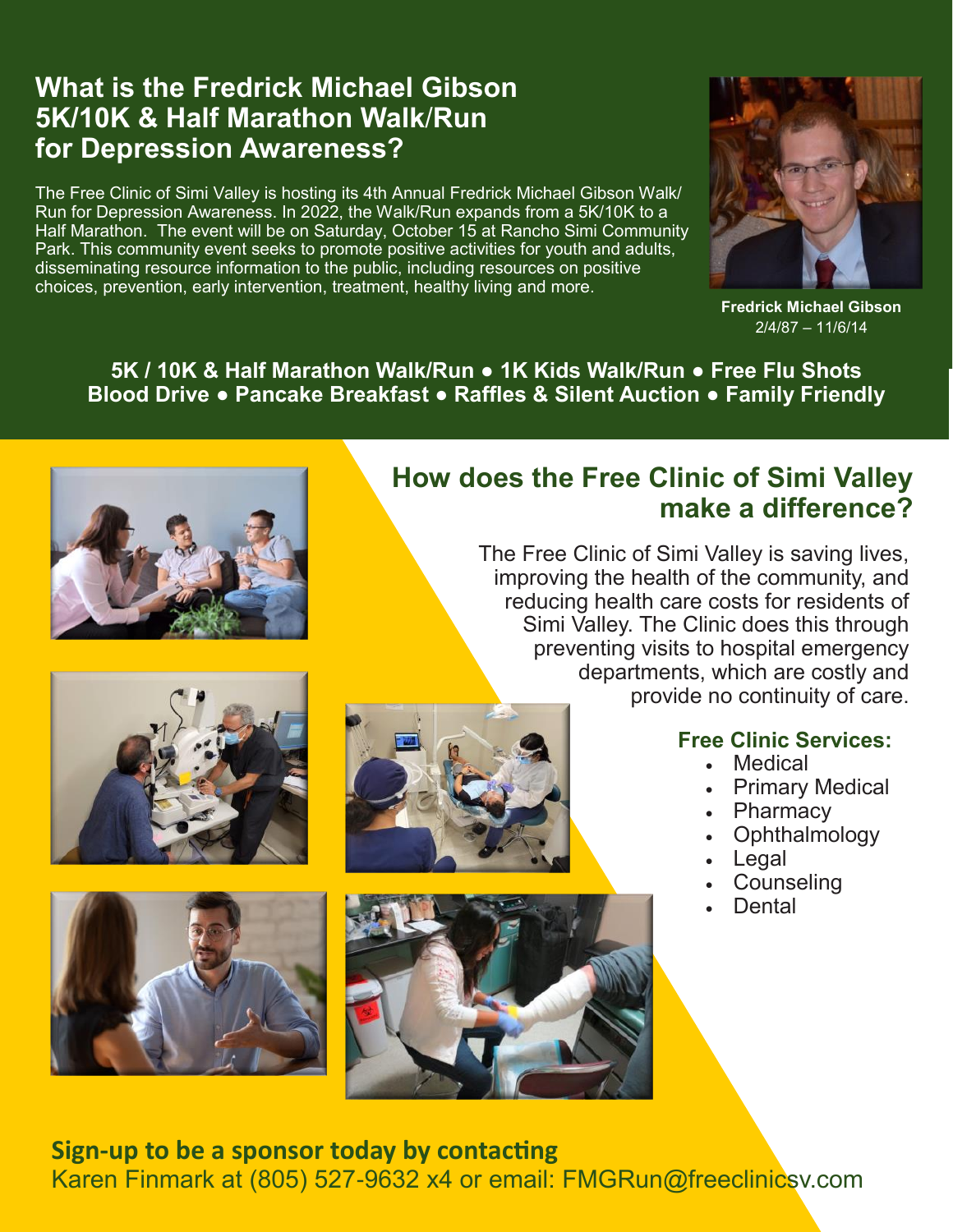

## **SPONSORSHIP LEVELS & BENEFITS**

### **Benefits to you as a Sponsor.**

- Recognition in print advertising, digital advertising, social media and event collateral, such as posters and flyers.
- Highly visible opportunity to connect with the Simi Valley Community.
- Associate your organization with the premier health and fitness event in Simi Valley.
- Opportunity for organizations to team build with guaranteed entries in the Walk/Run & Half Marathon.

#### **Diamond: \$10,000**

- Top-Level logo in all advertising
- 10'x6' banner displayed at the event site
- Top-level logo displayed on flyers and posters
- Top-level logo on event website
- Opportunity for inclusion in social media posts
- Opportunity to include an item in runner goodie bags
- 15 entries to the Depression Awareness 5K/10K & Half Marathon Walk/Run

#### **Gold: \$2,500**

- Logo in all advertising
- 5'x3' banner displayed at the event site
- Logo displayed on flyers and posters
- Logo displayed on event website
- Opportunity for inclusion in social media posts
- Opportunity to include an item in runner goodie bags
- 5 entries to the Depression Awareness 5K/10K & Half Marathon Walk/Run

#### **Bronze: \$500**

- Name on community banner displayed at event
- Name displayed on event website
- Opportunity for inclusion in social media posts
- Opportunity to include an item in runner goodie bags

#### **Sponsor a Mile: \$1,000**

- Logo on a specific section of the 5K/10K & Half Marathon Walk/Run
- Logo in select advertising
- Lawn signs with your Logo on the course
- Logo displayed on event website
- 2 entries to the Depression Awareness 5K/10K & Half Marathon Walk/Run

#### **Platinum: \$5,000**

- Logo in all advertising
- 5'x3' banner displayed at the event site
- Logo displayed on flyers and posters
- Logo displayed on event website
- Opportunity for inclusion in social media posts
- Opportunity to include an item in runner goodie bags
- 10 entries to the Depression Awareness 5K/10K & Half Marathon Walk/Run

#### **Silver: \$1,000**

- Logo in select advertising
- 4'x2' banner displayed at the event site
- Logo displayed on flyers and posters
- Logo displayed on event website
- Opportunity for inclusion in social media posts
- Opportunity to include an item in runner goodie bags
- 2 entries to the Depression Awareness 5K/10K & Half Marathon Walk/Run

#### **Start / Finish Line Banner: \$2,500**

- 10 'x6' banner at the Start/Finish Line as a premier sponsor
- Logo in all advertising
- Logo displayed on event website
- Logo displayed on flyers and posters
- Opportunity for inclusion in social media posts
- 5 entries to the Depression Awareness 5K/10K & Half Marathon Walk/Run

#### *www.FreeClinicSV.com/FMGRun*

These are minimum benefits to you as a sponsor. We can customize sponsorship levels specific to your organization's needs and preferences. For more information about sponsorships, please contact Karen Finmark at (805) 527-9632 x4 OR via email: FMGRun@freeclinicsv.com